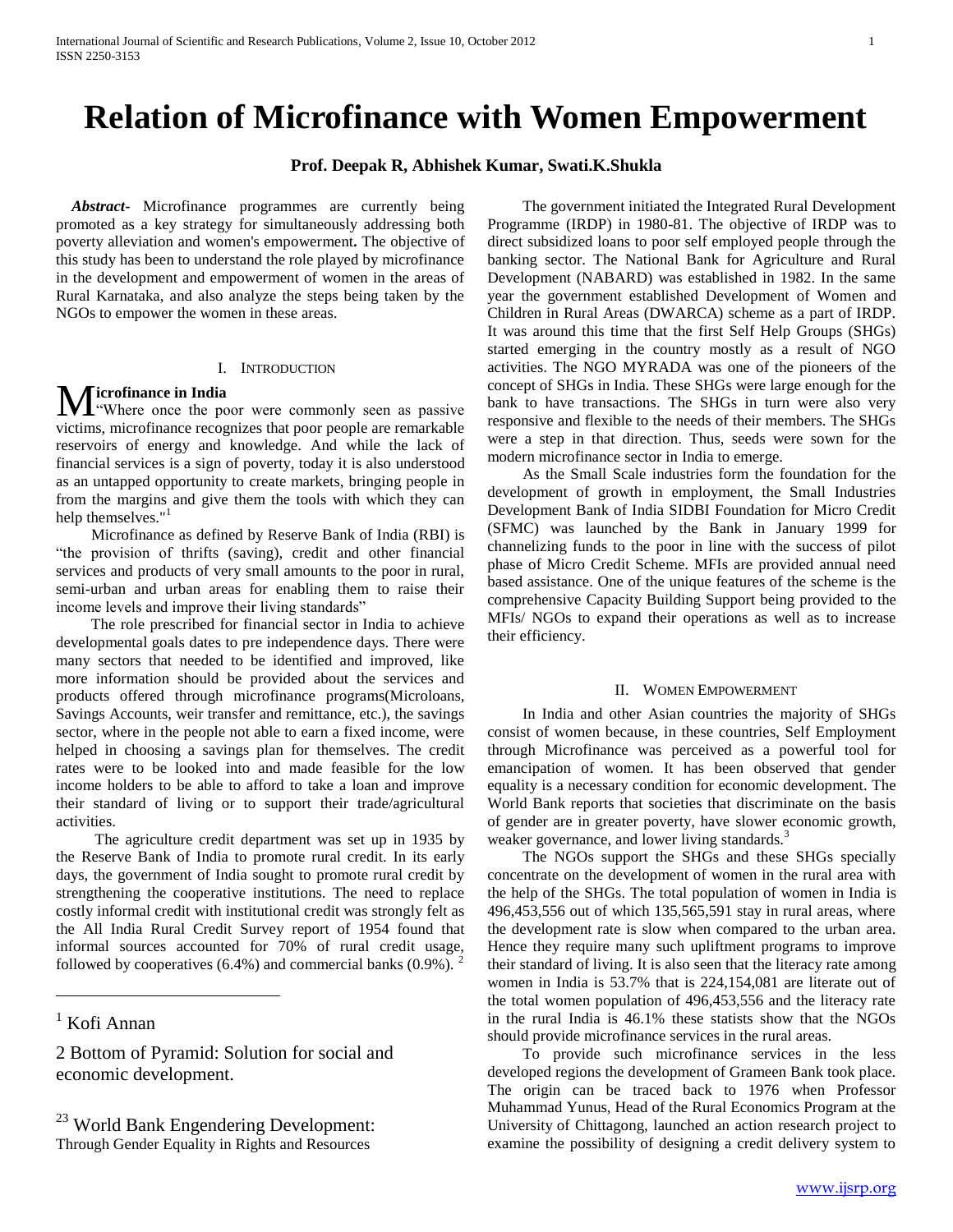provide banking services targeted at the rural poor. The Grameen Bank Project (Grameen means "rural" or "village" in Bangla language) came into operation with the following objectives:

- Extend banking facilities to poor men and women.
- Eliminate the exploitation of the poor by money lenders.
- Create opportunities for self-employment for the vast multitude of unemployed people in rural Bangladesh.
- Bring the disadvantaged, mostly the women from the poorest households, within the fold of an organizational format which they can understand and manage by themselves.

# **Number of Branches (Cumulative)**

 Up to 2004, the cumulative number of branches was 1,358. Up to 2008, this figure reached 2,539. It represents an increase of 86.97% from 2004 to 2008 and an average annual growth of 17.39% during the five-year period. Growth of number of branches in 2008 is 2.34% over the previous year.



Chart 1: Number of Branches Source: [http://w](http://www.grameen.com/index.php)w[w.g](http://www.grameen.com/index.php)ramee[n.c](http://www.grameen.com/index.php)o[m/i](http://www.grameen.com/index.php)nde[x.php](http://www.grameen.com/index.php)

# **Number of Villages Covered (Cumulative)**

 Up to 2004, the cumulative number of villages covered was 48,472. In 2008, this figure stood at 83,566. It represents an increase of 72.40% from 2004 to 2008 and an average annual growth of 14.48% during the five-year period. Concurrently, with the increase in the number of branches there was a 3.58% increase in the number of villages covered compared to the previous year 2007



Source: [http://w](http://www.grameen.com/index.php)w[w.g](http://www.grameen.com/index.php)ramee[n.c](http://www.grameen.com/index.php)o[m/i](http://www.grameen.com/index.php)nde[x.php](http://www.grameen.com/index.php)

### **Number of Borrowers per Branch (year-end)**

 In 2008, the number of borrowers per branch (year-end) was 2,460, a 0.89% decrease compared to the previous year. In 2007, the number stood at 2,482, a 3.39% decrease compared to the previous year.



Chart3: Number of Borrowers per Branch Source: [http://w](http://www.grameen.com/index.php)w[w.g](http://www.grameen.com/index.php)ramee[n.c](http://www.grameen.com/index.php)o[m/i](http://www.grameen.com/index.php)nde[x.php](http://www.grameen.com/index.php) (last 5yrs of Grameen Bank)

# **Growth of Membership** (Cumulative)

 Up to 2004, the cumulative number of members was 4.06 million. In 2008, this figure stood at 7.67 million. It represents an increase of 88.94% from 2004 to 2008 and an average annual growth of 17.79% during the five-year period.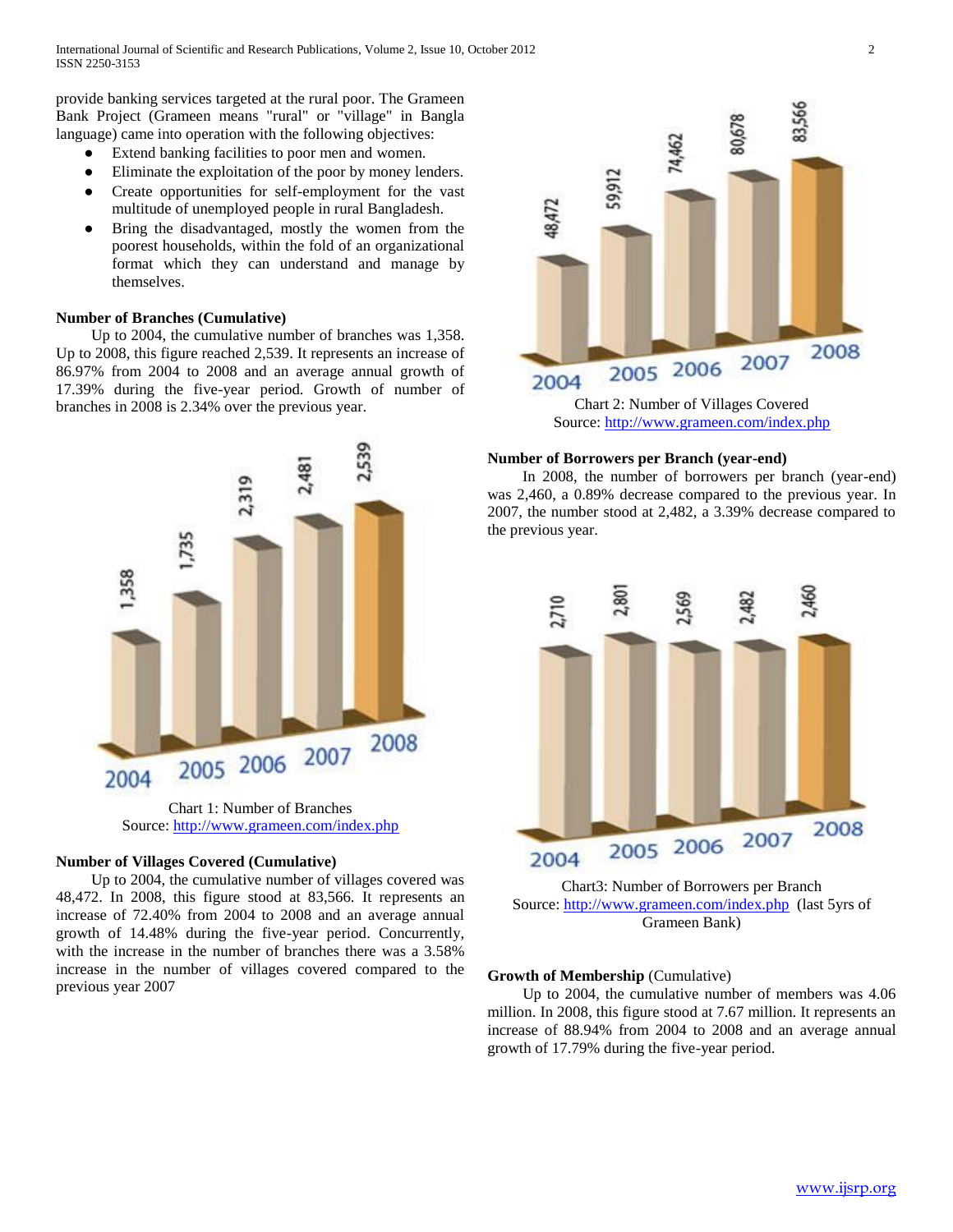

#### **Percent of Women Members**

 Historically, the majority of members of Grameen Bank have been women. The years under consideration are no exception. The percent of women members throughout 2002 to 2003 was within close proximity of the 95% mark, from 2004 to 2005 is 96%, in 2006 to 2007 is 97% and in 2008 it remain same i.e., 97%.



Chart 5**: Percent of Women Members** Source: [http://w](http://www.grameen.com/index.php)w[w.g](http://www.grameen.com/index.php)ramee[n.c](http://www.grameen.com/index.php)o[m/i](http://www.grameen.com/index.php)nde[x.php](http://www.grameen.com/index.php)

# III. ANALYSIS OF A NGO

 A study was conducted at a NGO in Bangalore, which operates in Gulbarga, Mysore and Mandya districts. A sample size of 50 groups was taken, and the study shows that out of 682 members 650 are women this indicates that the NGOs focus is on women development. Out of these 650 women 320 women are literate, that is 49% of the women in the groups can read and write, but the level of literacy is unknown. These NGOs should provide microfinance services in these areas and also work towards increasing the literacy among the women by opening schools for the children and also by providing adult education.

 A study conducted on the above NGO reveals the relations between the various characteristics of the groups and the different aspects that can be considered while providing microfinance benefits to these groups. The main criteria of relations are the age of the group, i.e., for how many years these groups have been functioning and the literacy rate among the group members.

# **a. Age- Literacy:**

 The SHGs that have been active for more than 2yrs have more members who are literate; the literacy among these groups is between 60-100% whereas the groups that have been functioning for less than 2yrs have literacy of only 30-59%. This analysis shows that the groups that have been associated with the organization for longer period of time have improved on its literacy rate. All the SHGs have at least 2% of the members are literate and it is ensured that all the group leaders are capable of reading and writing to be able to communicate effectively with the agents.

# **Table1: Crosstab of Age of the SHG and the Literacy rate Source: Author**

**Table 2: Chi-Square test of Age of SHG and Literacy Rates. Source: Author**

**Table 3: Symmetric measures test to check the strength of the assumtion**

Source: Author

 **The assumption is that the literacy rate among the women will improve as the SHGs work for a longer period of time with the organization, the null hypothesis is positive and the value of assumption is greater than the required minimum value. The strength of the assumption is also above average. The literacy rate to the number of years the SHG has been active is µ =0.060**

#### **b. Age-Level of Savings:**

 A group which has been functioning for more than 2yrs shows more than 62% in the level of their savings. Whereas the group that have been functioning for less than 2yrs have a saving of only 10%, where as the groups that exists only from past one yr have a saving of 12% . This indicates that the SHGs that have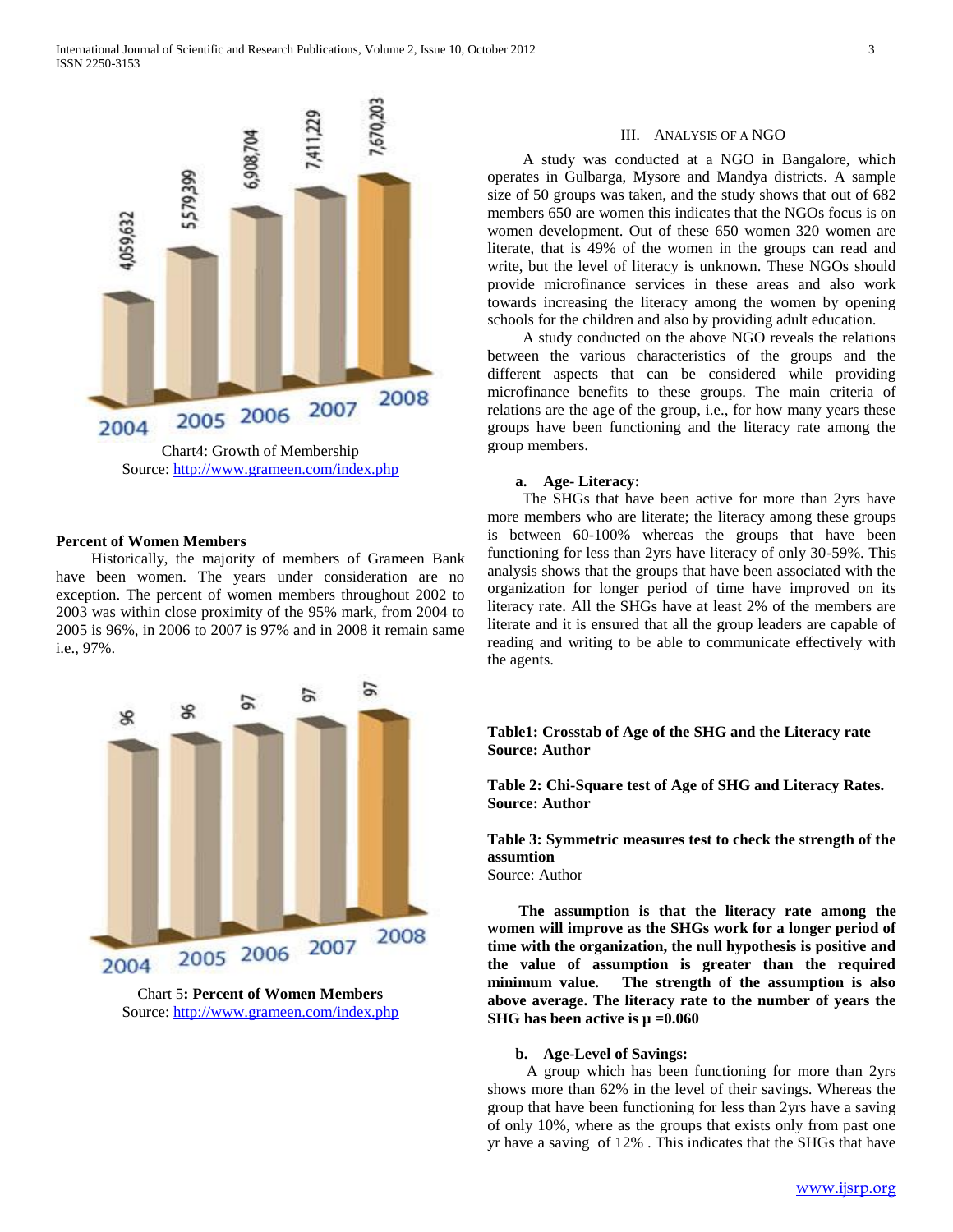been active for more than 2yrs have better savings and have benefited from the savings plan of the organization.

The level of savings also influences the desire of the members to continue to be a part of the SHG. The analysis shows that when the savings are more than 90% about 68% of the members are willing to continue in the SHG. When the saving is above 90% about 8% of the total amount of the interest earned on the savings is saved by the group and 2% is shared by the group among themselves.

# **Table 4: Crosstab of Age of SHG and Levels of Savings Source: Author**

**Table 5: Chi-Square test of Age of SHG and Levels of Savings Source: Author**

 **The null hypothesis assumes that the level of savings will increase as the SHGs works for a longer time with the organization. Null hypothesis: The increase in the level of savings to the SHG being active for a longer period of time is µ =0.261**

# **c. Age- Utilization of Savings:**

 The loans lent out to these SHGs are used for various activities based on the needs of the members of the group. The group leader helps decide as to how the loan amount will be distributed and used. The money is used for activities like, agricultural and irrigation purposes or for petty business activities. The money generated after investing the loan amount into these activities is used for the repayment of the interest amount and the rest are set aside for savings.

 The study reveals that the SHGs that are functioning for more than 2yrs utilize the savings completely.100% utilization of these savings will lead to optimum usage of the purpose of the loan and fulfill the needs of the members of the group. The SHGs that have been functioning for less than 2yrs utilize their savings only up to 50-100% this proves that the more experienced group is, the better are the saving plans and utilization of these are made to the fullest.

# **Table 6: crosstab of Age of SHG and Utilization of Savings Source: Author**

**Table 7: Chi-Square test of Age of SHG and Utilization of Savings Source: Author**

**Table 8: Symmetric measures test to check the strength of the assumption Source: Author**

 **The null hypothesis assumes that the longer the SHGs functions the more it will be able to save and utilize the savings made by them. The symmetric measures show that** 

**the strength of the assumption is very good. Null hypothesis:**  Better utilization of the Savings to age of the SHG is  $\mu = 0.150$ 

# **d. Literacy- Awareness about Bank:**

 In order to be able to perform the bank procedures literacy is required. Members who come under the 60-100% literate category are very comfortable performing the bank related activities; about 48% of the members come under this category. These members help the other less-literate or illiterate members who also constitute 48% of the group, with the bank procedures like pass book entry, saving ac details, documents and forms entry, etc. and explain to them the savings plans and benefits of savings.

# **Table 9: Crosstab of Literacy rate and Awareness about the Banks**

**Source: Author**

# **Table 10: Symmetric measures test to check the strength of the assumption Source: Author**

 The null hypothesis assumes that the higher the literacy rate is the more will be the awareness about the banking procedures among the members of the SHGs. The strength of this assumption is also well above the average.

## **The various tools that microfinance offers are:**

- Microcredit
- $\bullet$  Savings A/c
- Insurance facilities
- **Fund Transfers**

 **Microfinance helps in Women Empowerment by providing:-**

 **Ability to save and access loans**- the loans provided to the SHGs is distributed among the members of the group; this money is utilized in agriculture and small businesses. Independent incomes and modest savings have made women self confident and helped them to fight poverty and exploitation.

 **Opportunity to undertake an economic activity-** with the money provided the members cultivate their lands or start small business, this gives them a chance to undertake economic activities.

 **Awareness-** the members are more aware about local issues in and outside their village, they are familiar with the MFI procedures and the savings a/c helps them to learn about the banking transactions. This builds their confidence and spreads awareness.

 **Skills enhancement-** in order to be able run the small scale business or become an entrepreneur the women develop various skill sets, that help them in conducting these business and earning money.

 **Decisions making within the household-** with the generation of income through these businesses, the women are able to have a better hold on their family and also can take a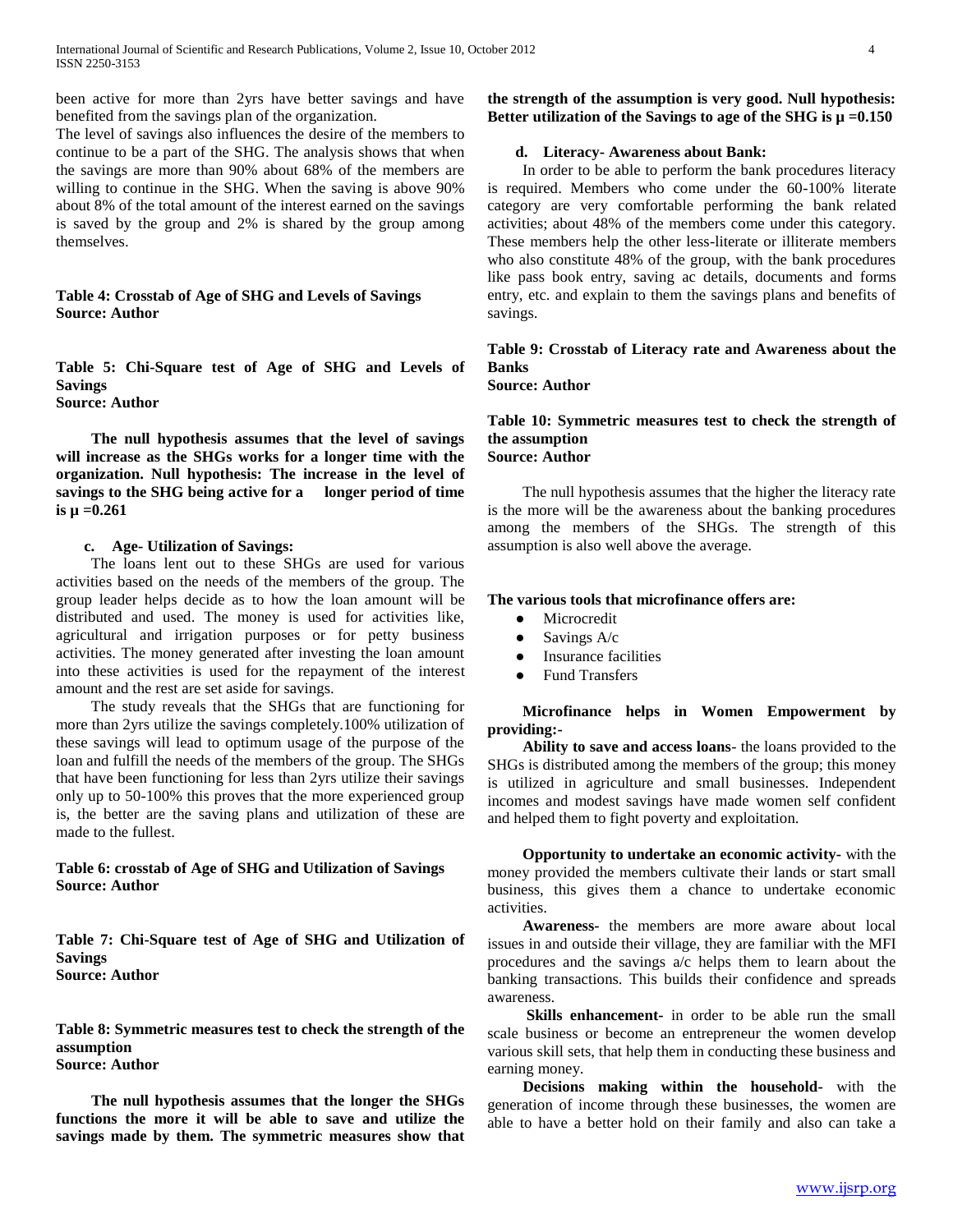stand and present their opinion. This builds their status in the family.

 **Role in community development activities-** the SHGs allot group oriented tasks to the members, these tasks are usually related to development of the society and enhancing the lives of the people in the community.

### IV. CONCLUSION

 The role prescribed for financial sector in India to achieve the women developmental goals can be met by the means of Microfinance, an increase in the growth of membership in the Grameen Bank of 88.94% from 2004 to 2008 and an average annual growth of 17.79% during the five-year period indicates that the rural financing being supported and spread through the SHGs is being appreciated and is effective. These SHGs are achieving tremendous success in educating the rural women about the benefits of saving money and helping them to become financially independent. They are also creating awareness about the banking system and procedures and developing entreprunarl skills among the women which helps them to earn a living and improve their standard of living.

#### **REFERENCES**

- [1] http://www.grameen-info.org
- [2] http://www.grameen.com/index.php
- [3] http://www.rbi.org.in/home.aspx
- [4] www.microfinanceindia.org
- [5] www.bhorukawelfare.org

# **AUTHORS**

**First Author** – Prof. Deepak R **Second Author** – Abhishek Kumar **Third Author** – Swati.K.Shukla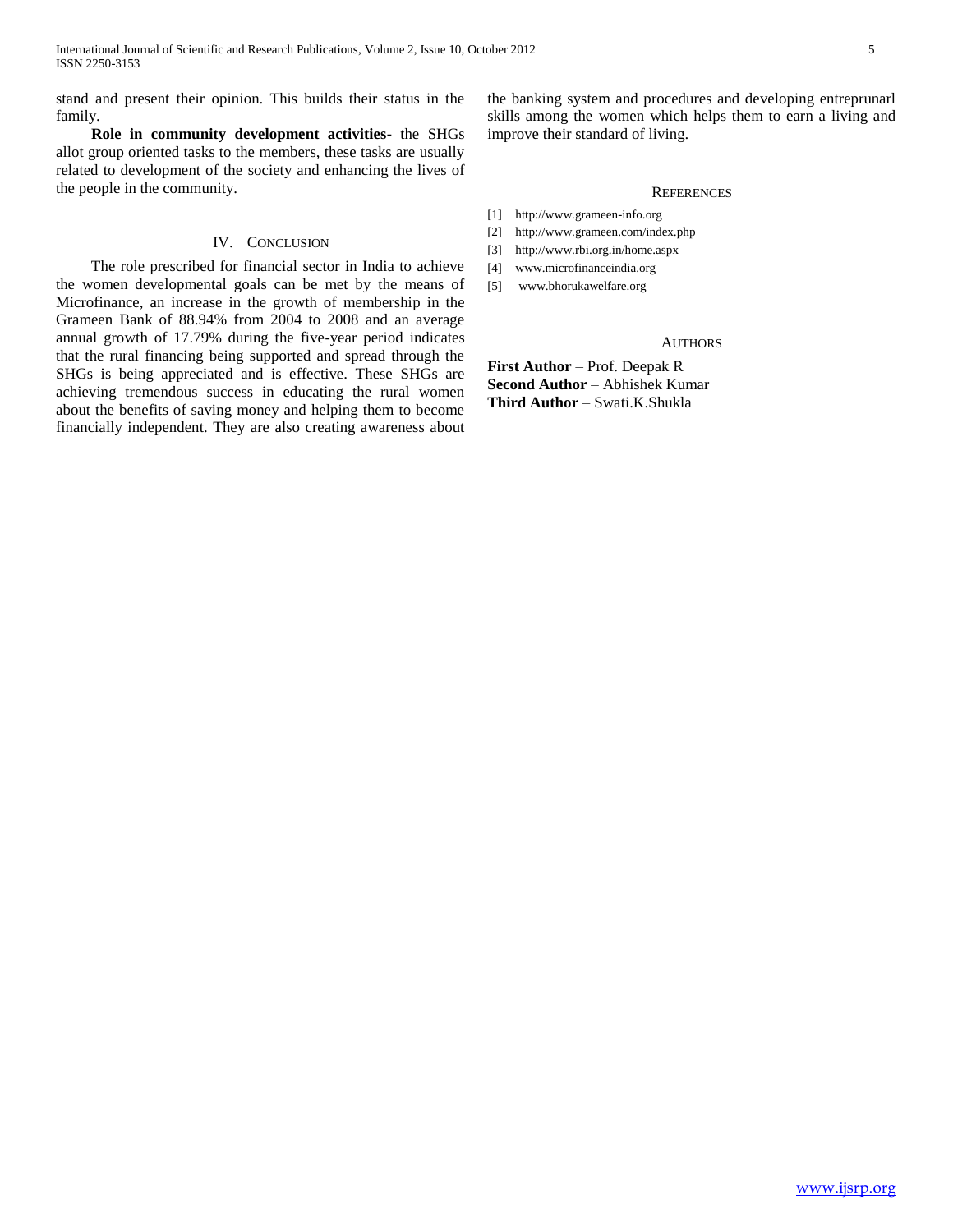# Appendix

#### **Table1: Crosstab of Age of the SHG and the Literacy rate Table 2: Chi-Square test of Age of SHG and Literacy Rates.**

|             |            |                      |         | Literacy |                |        |
|-------------|------------|----------------------|---------|----------|----------------|--------|
|             |            |                      | 60-100% | 30-59%   | $30%$          | Total  |
| age of      | > 2yrs     | Count                | 21      | 16       | $\overline{2}$ | 39     |
| <b>SHGs</b> |            | % within age of SHGs | 53.8%   | 41.0%    | 5.1%           | 100.0% |
|             |            | % within Literacy    | 95.5%   | 61.5%    | 100.0%         | 78.0%  |
|             |            | % of Total           | 42.0%   | 32.0%    | 4.0%           | 78.0%  |
|             | $1-2$ y rs | Count                | 1       | 4        |                | 5      |
|             |            | % within age of SHGs | 20.0%   | 80.0%    |                | 100.0% |
|             |            | % within Literacy    | 4.5%    | 15.4%    |                | 10.0%  |
|             |            | % of Total           | 2.0%    | 8.0%     |                | 10.0%  |
|             | <3 yrs     | Count                |         | 6        |                | 6      |
|             |            | % within age of SHGs |         | 100.0%   |                | 100.0% |
|             |            | % within Literacy    |         | 23.1%    |                | 12.0%  |
|             |            | % of Total           |         | 12.0%    |                | 12.0%  |
| Total       |            | Count                | 22      | 26       | $\overline{2}$ | 50     |
|             |            | % within age of SHGs | 44.0%   | 52.0%    | 4.0%           | 100.0% |
|             |            | % within Literacy    | 100.0%  | 100.0%   | 100.0%         | 100.0% |
|             |            | % of Total           | 44.0%   | 52.0%    | 4.0%           | 100.0% |

**age of SHGs \* Literacy Crosstabulation**

# **Chi-Square Tests**

| <b>Chi-Square Tests</b>         |                    |    |                             |  |  |
|---------------------------------|--------------------|----|-----------------------------|--|--|
|                                 | Value              | df | Asy mp. Sig.<br>$(2-sided)$ |  |  |
| Pearson Chi-Square              | 9.034 <sup>a</sup> | 4  | .060                        |  |  |
| Likelihood Ratio                | 11.606             | 4  | .021                        |  |  |
| Linear-by-Linear<br>Association | 4.437              | 1  | .035                        |  |  |
| of Valid Cases                  | 50                 |    |                             |  |  |

7 cells (77.8%) have expected count less than 5. The a. minimum expected count is .20.

#### **Table 3: Symmetric measures test to check the strength of the assumption Table 4: Crosstab of Age of SHG and Levels of Savings**

# **age of SHGs \* Level of savings Crosstabulation**

|             | age of SHGs * Level of savings<br>Crosstabulation |                             |                  |            |        |  |  |
|-------------|---------------------------------------------------|-----------------------------|------------------|------------|--------|--|--|
|             |                                                   |                             | Level of savings |            |        |  |  |
|             |                                                   |                             | .00              | $> = 90\%$ | Total  |  |  |
| age of      | >2yrs                                             | Count                       | 8                | 31         | 39     |  |  |
| <b>SHGs</b> |                                                   | % within age of SHGs        | 20.5%            | 79.5%      | 100.0% |  |  |
|             |                                                   | % within Lev el of savings  | 100.0%           | 73.8%      | 78.0%  |  |  |
|             |                                                   | % of Total                  | 16.0%            | 62.0%      | 78.0%  |  |  |
|             | $1-2$ y rs                                        | Count                       |                  | 5          | 5      |  |  |
|             |                                                   | % within age of SHGs        |                  | 100.0%     | 100.0% |  |  |
|             |                                                   | % within Lev el of sav ings |                  | 11.9%      | 10.0%  |  |  |
|             |                                                   | % of Total                  |                  | 10.0%      | 10.0%  |  |  |
|             | $3 vrs$                                           | Count                       |                  | 6          | 6      |  |  |
|             |                                                   | % within age of SHGs        |                  | 100.0%     | 100.0% |  |  |
|             |                                                   | % within Lev el of savings  |                  | 14.3%      | 12.0%  |  |  |
|             |                                                   | % of Total                  |                  | 12.0%      | 12.0%  |  |  |
| Total       |                                                   | Count                       | я                | 42         | 50     |  |  |
|             |                                                   | % within age of SHGs        | 16.0%            | 84.0%      | 100.0% |  |  |
|             |                                                   | % within Lev el of savings  | 100.0%           | 100.0%     | 100.0% |  |  |
|             |                                                   | % of Total                  | 16.0%            | 84.0%      | 100.0% |  |  |
|             |                                                   |                             |                  |            |        |  |  |

#### **Symmetric Measures**

|                    |                                            | Value | Approx. Sig. |
|--------------------|--------------------------------------------|-------|--------------|
|                    | Nominal by Nominal Contingency Coefficient | .391  | 060          |
| I N of Valid Cases |                                            | 50    |              |

a. Not assuming the null hypothesis.

b. Using the asymptotic standard error assuming the null hypothesis.

#### **Table 5: Chi-Square test of Age of SHG and Levels of Savings**

#### **Chi-Square Tests**

| <b>Chi-Square Tests</b>                                                                 |                    |    |                          |  |  |
|-----------------------------------------------------------------------------------------|--------------------|----|--------------------------|--|--|
|                                                                                         | Value              | df | Asymp. Sig.<br>(2-sided) |  |  |
| Pearson Chi-Square                                                                      | 2.686 <sup>a</sup> | 2  | .261                     |  |  |
| Likelihood Ratio                                                                        | 4.387              | 2  | .112                     |  |  |
| Linear-by-Linear<br>Association                                                         | 2.323              | 1  | .127                     |  |  |
| N of Valid Cases                                                                        | 50                 |    |                          |  |  |
| a. 3 cells (50.0%) have expected count less than 5. The<br>$minima: max = constant = 0$ |                    |    |                          |  |  |

minimum expected count is .80.